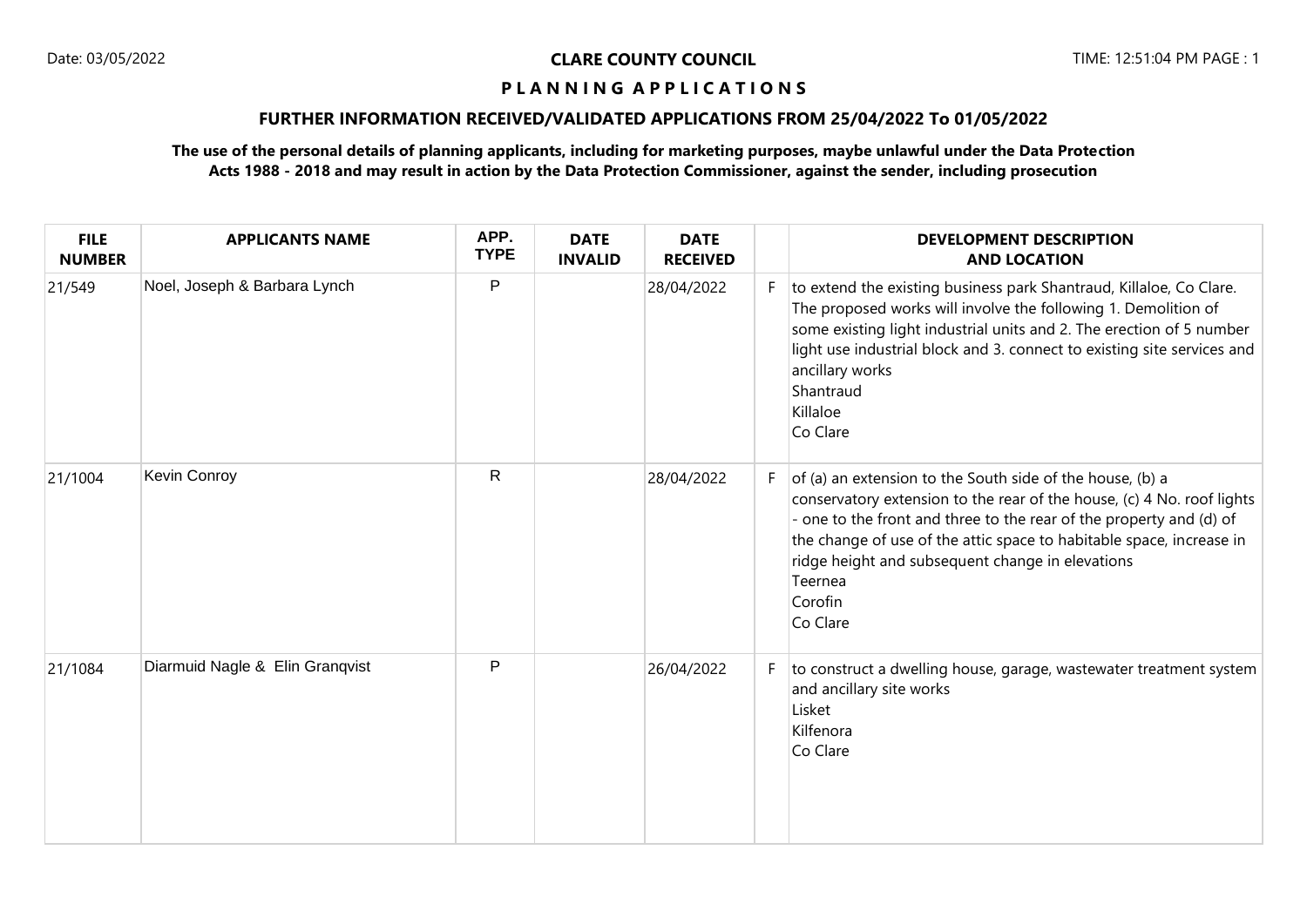# **FURTHER INFORMATION RECEIVED/VALIDATED APPLICATIONS FROM 25/04/2022 To 01/05/2022**

| 21/1116 | John Boyce                   | P            | 28/04/2022 |    | $F$ to construct a new dwelling house together with a detached garage,<br>site entrance, access road and on-site wastewater treatment system<br>along with all other associated site works and services<br><b>Brickhill East</b><br>Cratloe<br>Co Clare                                                                  |
|---------|------------------------------|--------------|------------|----|--------------------------------------------------------------------------------------------------------------------------------------------------------------------------------------------------------------------------------------------------------------------------------------------------------------------------|
| 21/1210 | Brian Kelly and Teresa Kelly | P            | 25/04/2022 | F  | to construct a dwelling house and garage together with all<br>associated works and services<br>Leana Td<br>Kilnaboy<br>Co Clare                                                                                                                                                                                          |
| 21/1249 | Deirdre & Declan Donnelly    | P            | 29/04/2022 | F. | to Retain the demolition of a derelict building and planning<br>PERMISSION to construct a new dwelling house, private garage and<br>carport, new entrance, sewerage treatment facilities and all<br>associated works<br>Lissycasey<br>Ennis<br>Co Clare                                                                  |
| 21/1324 | <b>Brendan Keane</b>         | $\mathsf{R}$ | 27/04/2022 | F. | of (a) the recently constructed replacement fence and (b) the<br>infilling works to the site at the rear of the property. An Appropriate<br>Assessment Screening report in compliance with the habitats<br>Directive accompanies this application<br>Ennis Abattoir,<br>Tulla Road,<br>Lifford, Ennis, Co Clare V95 EY82 |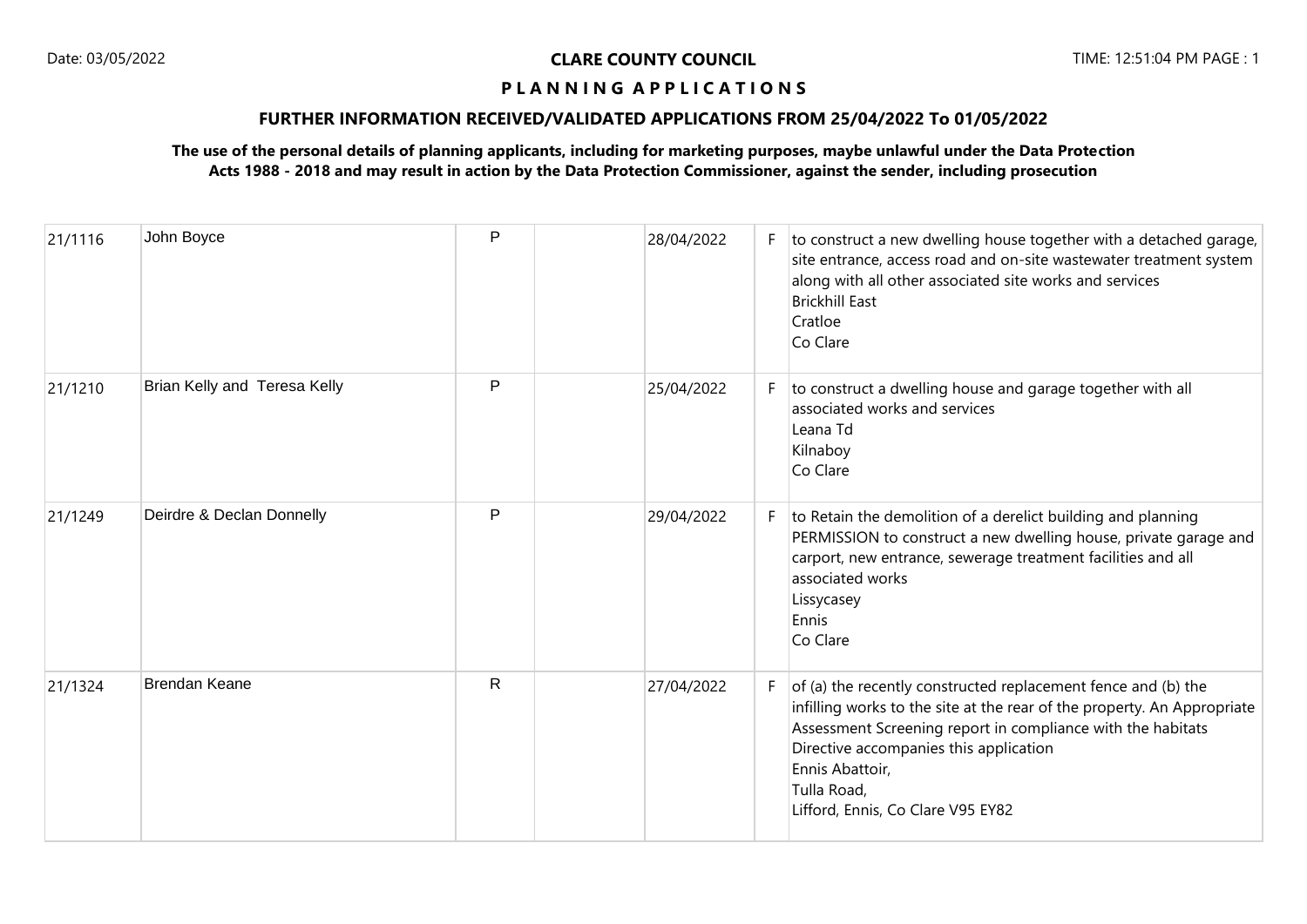# **FURTHER INFORMATION RECEIVED/VALIDATED APPLICATIONS FROM 25/04/2022 To 01/05/2022**

| 21/1333 | Cian Dillon               | P | 29/04/2022 | F. | to construct a new dwelling house and garage complete with a new<br>entrance, sewage treatment system and ancillary works<br>Sranagalloon,<br>Crusheen,<br>Co Clare                                                                  |
|---------|---------------------------|---|------------|----|--------------------------------------------------------------------------------------------------------------------------------------------------------------------------------------------------------------------------------------|
| 21/1389 | Johnny & Caroline Redmond | P | 28/04/2022 | F. | for change of use of part of the existing bistro/guesthouse to<br>private residential accommodation to include minor elevational<br>changes & associated site works at the above address<br><b>Strand Line</b><br>Kilkee<br>Co Clare |
| 22/22   | Amy & Brendan Collins     | P | 29/04/2022 | F. | to construct a dwelling house, garage, entrance, driveway, and<br>wastewater treatment system with all associated site works<br>Coad<br>Kilnaboy<br>Co Clare                                                                         |
| 22/24   | Laura & Mark Hempenstall  | P | 29/04/2022 | F. | to demolish existing single storey rear extension and to construct a<br>new single storey rear extension, waste water treatment system and<br>all associated site works<br>Wood Road<br>Cratloe<br>Co Clare                          |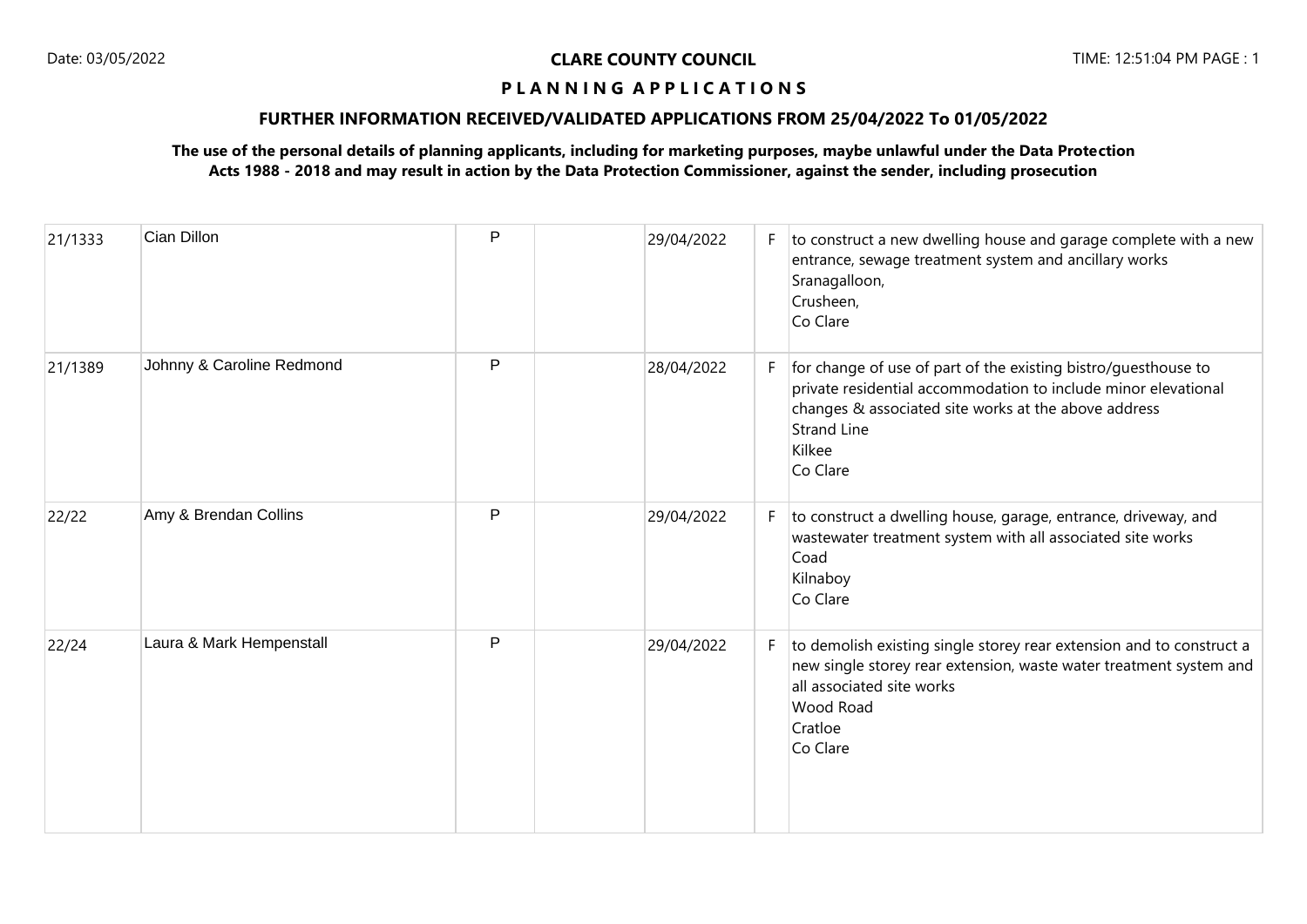## **FURTHER INFORMATION RECEIVED/VALIDATED APPLICATIONS FROM 25/04/2022 To 01/05/2022**

| 22/44  | Anthony Moloney                   | P            | 26/04/2022 |    | F to construct a dwelling house, garage, wastewater treatment system<br>with outfall to existing Doolin Inn wastewater treatment system,<br>road access via existing Doolin Inn road entrance and associated<br>site works<br>Ballyvarra Tld<br>Fisherstreet<br>Doolin, Co Clare |
|--------|-----------------------------------|--------------|------------|----|----------------------------------------------------------------------------------------------------------------------------------------------------------------------------------------------------------------------------------------------------------------------------------|
| 22/46  | Margaret Clohessy & Frank Canning | P            | 29/04/2022 | F. | to construct a new dwelling house, entrance, private garage and<br>sewerage treatment facilities on an infill site along with all<br>associated works<br>Rhynagonnaught<br>Doonbeg<br>Co Clare                                                                                   |
| 22/83  | Sean Lyons                        | P            | 28/04/2022 | F. | to construct a porch to the front of the property, an extension to<br>the side and back of the property, to remove the front boundary<br>wall and provide off street parking at the front of the house, with<br>associated works<br>46 Marian Avenue<br>Ennis<br>Co. Clare       |
| 22/140 | Sadie & Martin Quinn              | $\mathsf{P}$ | 26/04/2022 | F. | for the construction of a single dwelling, site entrance, bored well,<br>domestic wastewater treatment unit with percolation area and all<br>associated site works<br>Ballybroghan<br>Ogonnelloe<br>Co Clare                                                                     |